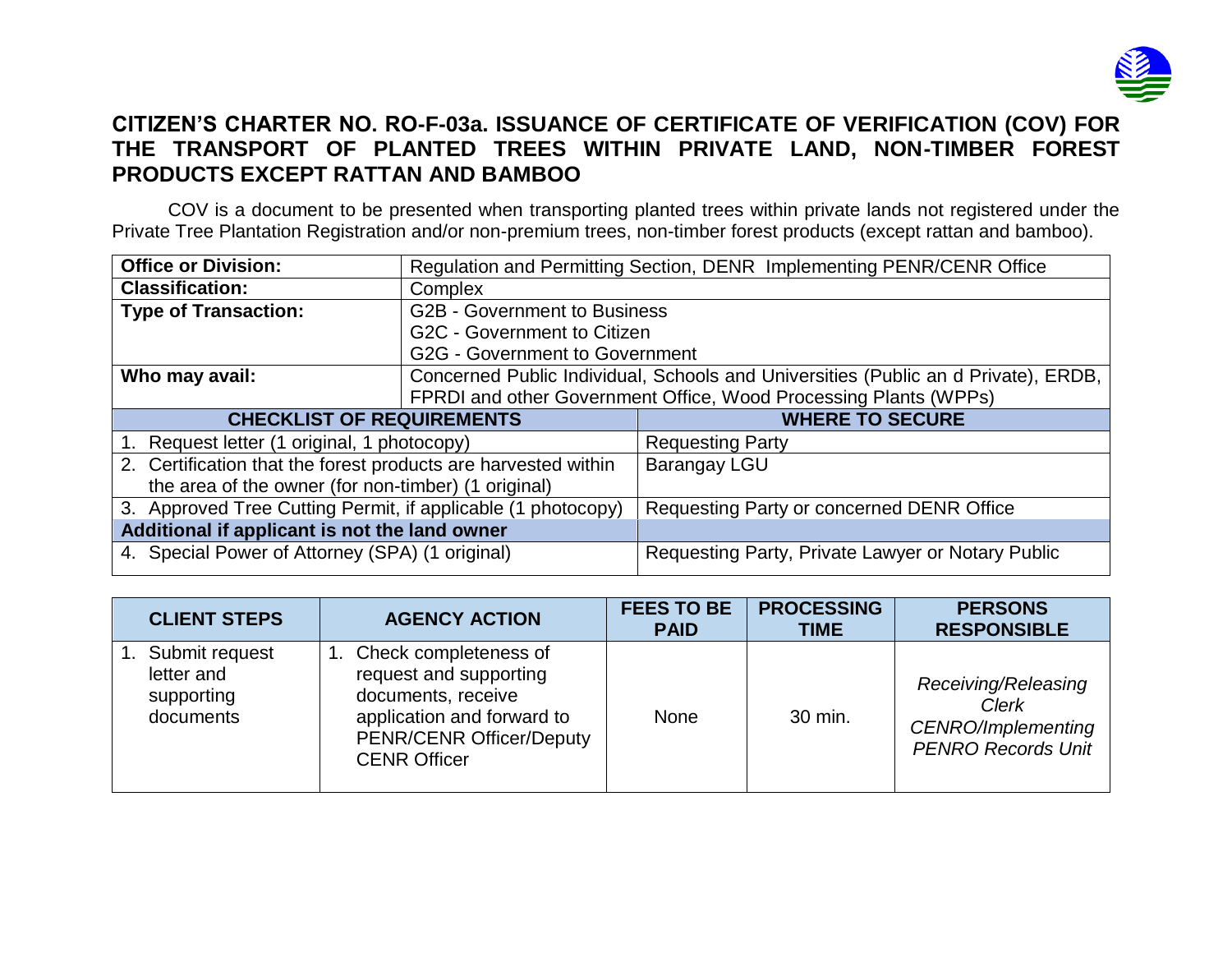

| <b>CLIENT STEPS</b>                                          | <b>AGENCY ACTION</b>                                                                                                         | <b>FEES TO BE</b><br><b>PAID</b>                                  | <b>PROCESSING</b><br>TIME* | <b>PERSONS</b><br><b>RESPONSIBLE</b>                          |
|--------------------------------------------------------------|------------------------------------------------------------------------------------------------------------------------------|-------------------------------------------------------------------|----------------------------|---------------------------------------------------------------|
| None<br>1.1.                                                 | Receive and review<br>1.1.<br>application. Forward to<br><b>Chief RPS</b><br>(CENRO)/Chief TSD<br>(Implementing PENRO)       | <b>None</b>                                                       | 30 min.                    | <b>PENR/CENR Officer/</b><br><b>Deputy CENR Officer</b>       |
| 1.2.<br>None                                                 | 1.2.<br>Receive, review/evaluate<br>request, and assign a<br>team to conduct<br>verification.<br>Prepare Order of<br>Payment | <b>None</b>                                                       | 1 hour                     | <b>Chief RPS</b><br>(CENRO)/Chief TSD<br>(Implementing PENRO) |
| 2. Receive Order of<br>Payment and pay<br>corresponding fees | 2. Accept payment and issue<br>Official Receipt to the client                                                                | Php 50.00/<br>truck load<br>Certificate of<br>Verification<br>Fee |                            |                                                               |
|                                                              |                                                                                                                              | Php 36.00<br>Oath Fee per<br>application                          | 30 min.                    | <b>Bill Collector</b><br>Cashier                              |
|                                                              |                                                                                                                              | Php 360.00<br>Inventory fee                                       |                            |                                                               |